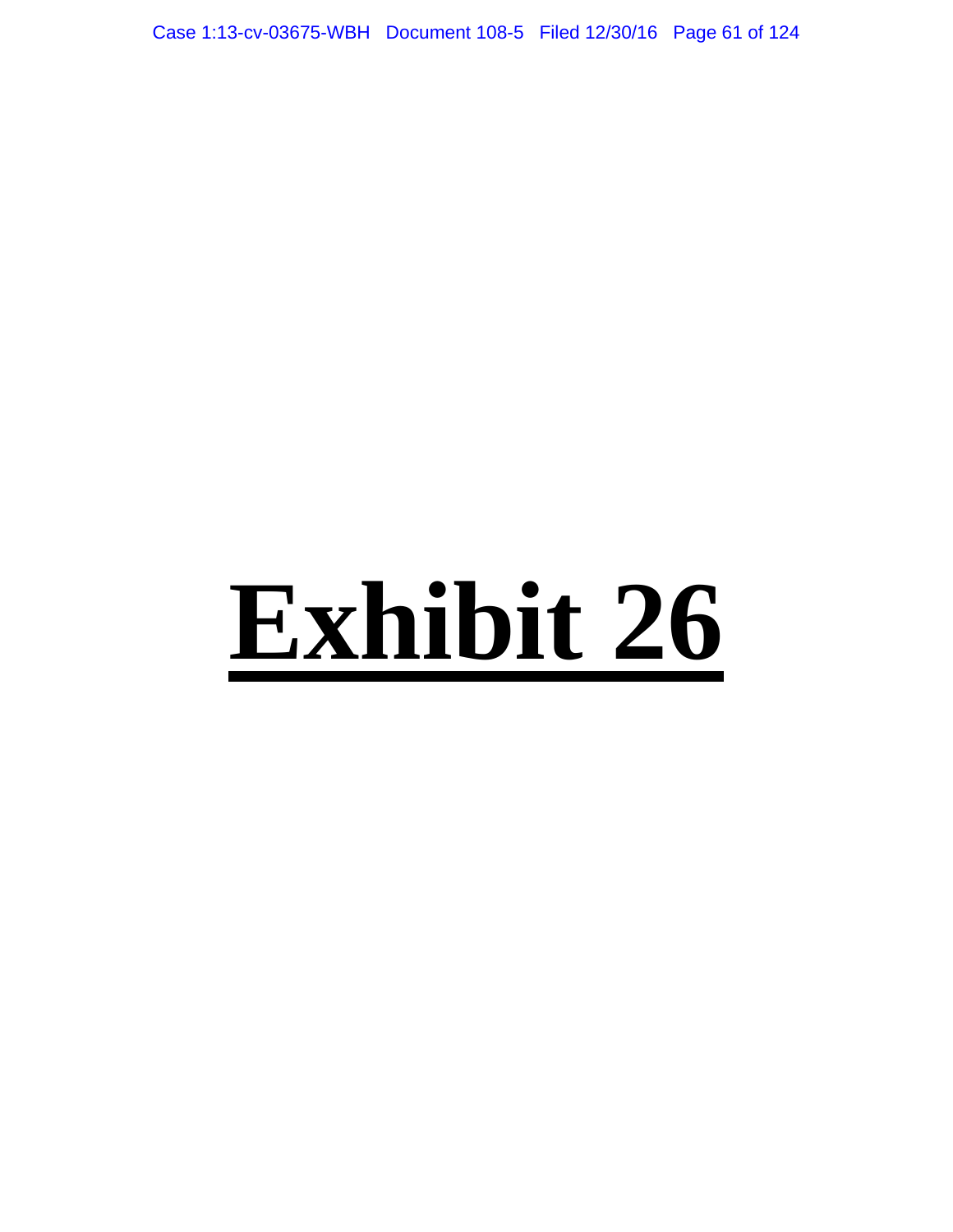#### Brandi Johnson

From: Sent: To: Subject: Attachments: Ikhlas Khan [ikhan@olemiss.edu] Wednesday, April 03, 2013 9:23 PM Mahmoud A. EISohly; Mahmoud A. Elsohly FW: Pelargonium data Pelargonium plant material (guo).docx

From: ymn77  $\langle \text{vmn}77@163.com \rangle$ Date: Thu, 4 Apr 2013 08:36:05 +0800 To: Ikhlas Khan <ikhan@olemiss.edu> Cc: "gda5958@163.com" <gda5958@163.com> Subject: Re:Re: Pelargonium data

#### Dear Prof.

I checked the data I have and found that  $2ng/ml$  DMAA in MeOH (control solution) could be detected by MRM method. The SNR was 38.3. The control solution was diluted from the 1mg/ml stock solution obtained from your lab.To evaluate the matrix effects,  $100\mu$ l 2ng/ml DMAA was added to  $100\mu$ l S1 (S2) sample. It was found that the peak area of the mix was approximately double of that of S1 (S2) (SNR>3). Thus, I think that 2ng/ml could be detected in the samples. The results were different from the report from Prof. Zhang's Lab, maybe due to the different amount of materials used in the experiment. Ten grams of S1 and S2 were used for analysis. Please find the detailed information in the attached document

Best regards,

Min Yang

National Engineering Laboratory for TCM Standardization Technology, Shanghai Institute of Materia Medica.

At 2013-04-03 04:35:04, "Ikhlas Khan" <ikhan@olemiss.edu> wrote:

Dear Min

You have found 2 ng in some samples but It does not match with the report from Prof. Wei Dong's Lab, I hand You say that we did not find did you find in these samples. Please confirm the results one more time. Our detection limit has been 10 ng if you say that we did not find anything under 10ng than we are Ok but if you find 2 ng, we need further confirmation Let me know if you have further question, Appreciate your help, IK

From: Ikhlas Khan <ikhan@olemiss.edu> Date: Sun, 31 Mar 2013 21:39:59 -0500 To: ymn77 <ymn77@163.com> Cc: "gda5958@163.com" <gda5958@163.com> Subject: Re: Pelargonium data

Thanks ik

From: ymn77  $\leq$ ymn77@163.com> Date: Mon, 1 Apr 2013 09:34:23 +0800 To: Ikhlas Khan <ikhan@olemiss.edu>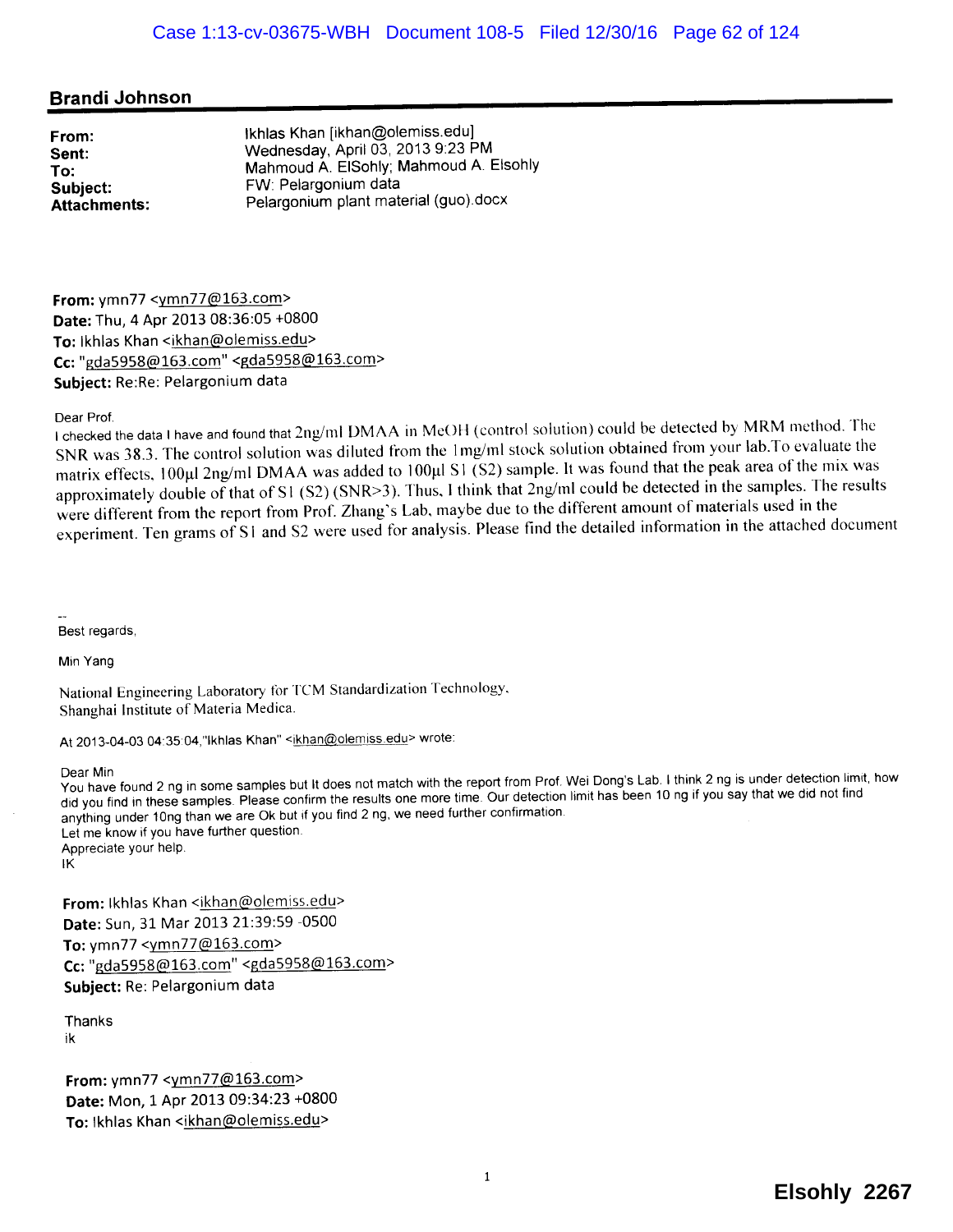## Cc: "gda5958@163.com" <gda5958@163.com>

#### Subject: Re:Fw:FW: Pelargonium data

Dear Prof. Khan

The two samples sent to Prof. Weidong Zhang from Kunming were listed in the table as S1 and S2 One sample sent to Prof. Guo was listed as S3. I gave all the infromation I know in the table. Attached file is the analysis detail of Pelargonium plant material and oil. All the analysis results and sample infromation could be found in the file,

Best regards,

Min Yang

National Engineering Laboratory for TCM Standardization Technology. Shanghai Institute of Materia Medica. 在 2013-03-31 07:39:07. daguo@mail.shcnc.ac.cn 写道:

杨敏, 张卫东给的样品分析了没有?

-------- Forwarding messages -------- From: "Ikhlas Khan" <ikhan@olemiss.edu> Date: 2013-03-31 05:18:27 To: "Dean Guo" <daguo@mail.shcnc.ac.cn>,zhangwei-dong <wdzhangy@hotmail.com> Subject: FW Pelargonium data Dear You got this email from Mahmoud. We send samples to you from Kunming and also you got some sample, you for the first information to compile the results, which will get lot of attention during conference and would like to make sure everything is fine,

Any update who is coming or not coming? IK

From: Waseem Gul <wgul@elsohly.com> Date: Sat, 30 Mar 2013 14:55:29 -0500 To: < wdzhangy@hotmail.com>, Dean Guo < daguo@mail.shcnc.ac.cn>, Ikhlas Khan < ikhan@olemiss.edu> Cc: "'Mahmoud A. ElSohly, Ph.D.'" <elsohly@elsohly.com>, Waseem Gul <wgul@elsohly.com> Subject: Pelargonium data

We received the data on Pelargonium work from Juansu (through Dr. Khan on Jan.17<sup>th</sup>, 2013). We were expecting to get the data from both of your labs not only from the samples you collected but also from the two sets of samples we sent to you back in November 2012. The two set of samples were sent to you (Dr. Zang) and you were supposed to share with DeAn.

We are preparing a presentation for conference and we really need your data.

Thank you for a response to my request.

Mahmoud

Mahmoud A. EISohly, Ph.D., BCFE, BCFM President EISohly Laboratories, Incorporated (ELI)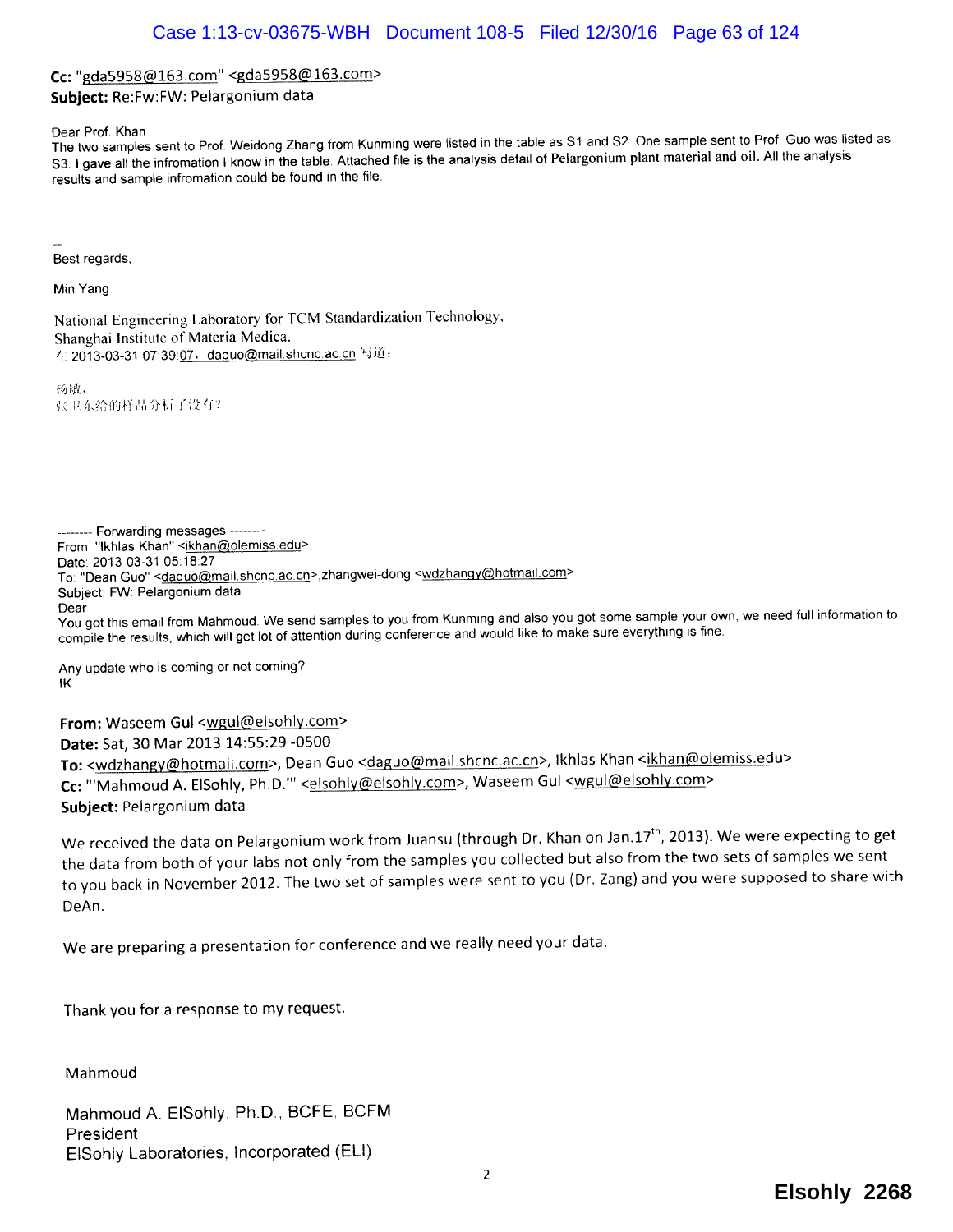5 Industrial Park Drive Oxford, MS 38655 Tel (662) 236-2609 Fax (662) 234-0253 www.elsohly.com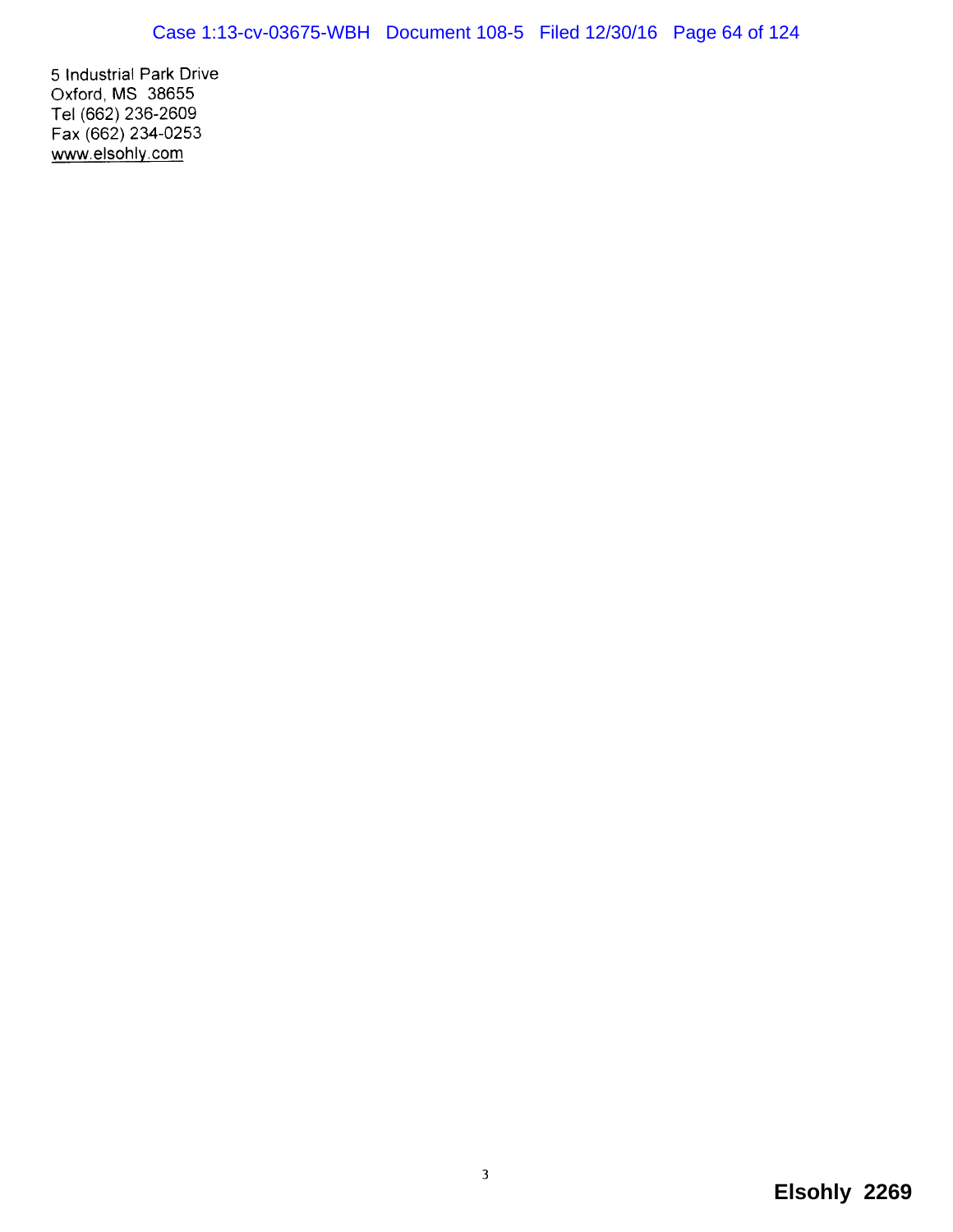# Examination of 1,3-dimethylpentylamine (DMAA) in Pelargonium plant

material

(Shanghai Institute of Materia Medica) Min Yang, Dean Guo



Figure 5. MRM chromatograms of some plant samples. 1,3-Dimethylpentylamine was detected in S1 and S2. The isomer of 1,3-Dimethylpentylamine was detected in 13040, 13041, 13047, 13048 and 13049.

|               |                               | Sample ID Genus Species Family Family |             | Part          | Form          | Amount | Content       | Area |
|---------------|-------------------------------|---------------------------------------|-------------|---------------|---------------|--------|---------------|------|
| 13040         | Pelargonium                   | zonale cv 'Daredevil Salmon'          | Geraniaceae | -Leaf         | Whole $0.3 g$ |        |               |      |
| 13041         | Pelargonium                   | graveolens cv 'Bontrosai'             | Geraniaceae | <b>Stem</b>   | Whole         | 0.4 g  |               |      |
| 13047         | Pelargonium                   | hortorum cv. 'F1 Freckles'            | Geraniaceae | -Leaf         |               | Ιg     |               |      |
| 13048         | Pelargonium                   | hortorum cv. 'F1 Freckles'            | Geraniaceae | Stem/Root     |               | l g    |               |      |
| 13049         | Pelargonium                   | hortorum cv. 'F1 Freckles'            | Geraniaceae | <b>Flower</b> |               | Ιg     |               |      |
| <sup>S1</sup> | Pelargonium <i>zonale</i> Aif |                                       | Geraniaceae | Aerial part   |               | 10g    | $\leq$ 2ng/ml | -176 |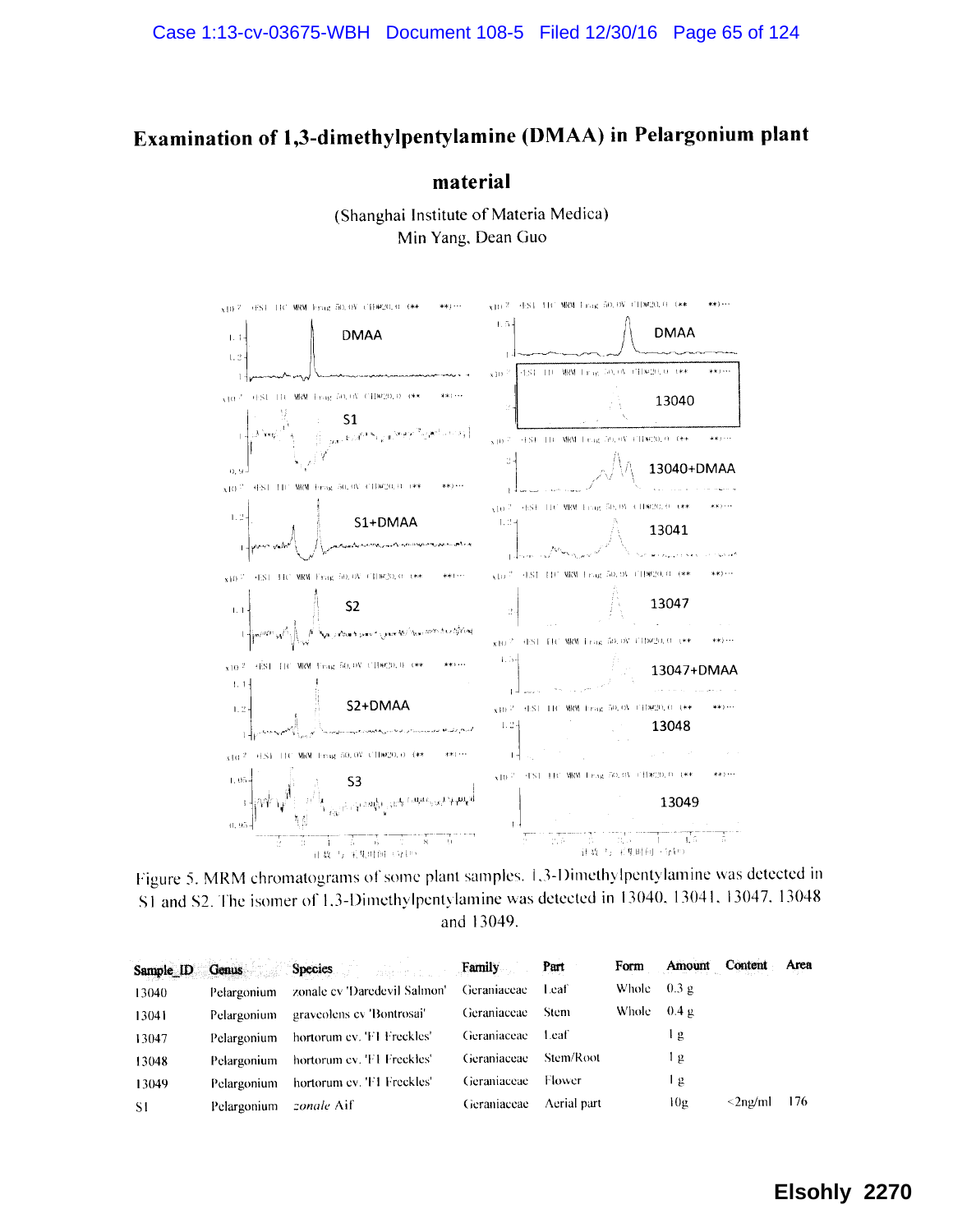### Case 1:13-cv-03675-WBH Document 108-5 Filed 12/30/16 Page 66 of 124

| Sample ID      | Genus :     | <b>Species</b>                                                                                                                                    | <b>Family</b>                                                                                                                                         |        | Part        | Form                                     | <b>Amount</b>             | Content    | Area |
|----------------|-------------|---------------------------------------------------------------------------------------------------------------------------------------------------|-------------------------------------------------------------------------------------------------------------------------------------------------------|--------|-------------|------------------------------------------|---------------------------|------------|------|
| S <sub>2</sub> | Pelargonium | graveolens L'Her                                                                                                                                  | Geraniaceae                                                                                                                                           |        | Aerial part |                                          | 10g                       | $<$ 2ng/ml | 102  |
| S <sub>3</sub> | Pelargonium |                                                                                                                                                   | Geraniaceae                                                                                                                                           |        | Aerial part |                                          | 5g                        |            |      |
| DMAA           |             |                                                                                                                                                   |                                                                                                                                                       |        |             |                                          |                           | $2$ ng/ml  | 443  |
|                |             | x10-2 Noise (PeakToPeak) 3.00; SNR (3.808分钟…<br>$x10^{-2}$ Noise (PeakToPeak) 4.00; SNR (3.760分钟…<br>x10-2 Noise (PeakToPeak) 2.00; SNR (3.625分钟… | +ESI TIC MRM Frag 50.0V CID@20.0 (** > *…<br>$-$ ESI TIC MRM Frag 50.0V CID@20.0 (** $\cdots$ * $\cdots$<br>+ESI TIC MRM Frag 50.0V CID@20.0 (** > *… |        |             | 1808<br>A montanana probabar horaldanana | S1<br>S1+DMAA             |            |      |
|                |             | $\ge 10^{-2}$                                                                                                                                     | ·ESI TIC MRM Frag 50.0V CID@20.0 (**<br>Noise (PeakToPeak) 3.00; SNR (3.631分钟…<br>* 34631                                                             |        |             |                                          | S <sub>2</sub><br>S2+DMAA |            |      |
|                |             | $x10^{-2}$ Noise (PeakToPeak) 2.00; SNR (3.631分钟…<br>$\mathbf{1}$ –<br>$\dot{2}$                                                                  | +ES1 TIC MRM Frag 50.0V C1D@20.0 (**<br>-3. 631<br>2.501<br>3.<br>$\overline{A}$<br>计数 与 采集时间 (分钟)                                                    | 5<br>6 | $\hat{7}$   | $\rightarrow$ *<br>9<br>8                | DMAA (2ng/ml in MeOH)     |            |      |
|                |             | Sample                                                                                                                                            | RT                                                                                                                                                    | Area   | Height      | Peak Width                               | <b>SNR</b>                |            |      |
|                |             | S1                                                                                                                                                | 3.808                                                                                                                                                 | 107    | 12          | 0.319                                    | 4.1                       |            |      |
|                |             | $S1+DMAA$                                                                                                                                         | 3.76                                                                                                                                                  | 233    | 35          | 0.407                                    | 8.9                       |            |      |
|                |             | S <sub>2</sub>                                                                                                                                    | 3.625                                                                                                                                                 | 188    | 19          | 0.482                                    | 9.4                       |            |      |
|                |             | S2+DMAA                                                                                                                                           | 3.631                                                                                                                                                 | 368    | 44          | 0.523                                    | 14.8                      |            |      |
|                |             | DMAA(2ng/ml in MeOH)                                                                                                                              | 3.631                                                                                                                                                 | 567    | 77          | 0.112                                    | 38.3                      |            |      |

The data in table indicated that 2ng/ml DMAA in MeOH could be detected by MRM method. SNR was 38.3. To evaluate the matrix effects, 100µl 2ng/ml DMAA was added to 100µl S1 (S2) sample. It was found that the peak area of the mix was approximately double of that of S1 (S2) (SNR>3). Thus, I think that 2ng/ml could be detected in the samples. The results were different from the report from Prof. Zhang's Lab, maybe due to the different amount of material used in the experiment. Ten grams of S1 and S2 were used for analysis.

#### **Methods**